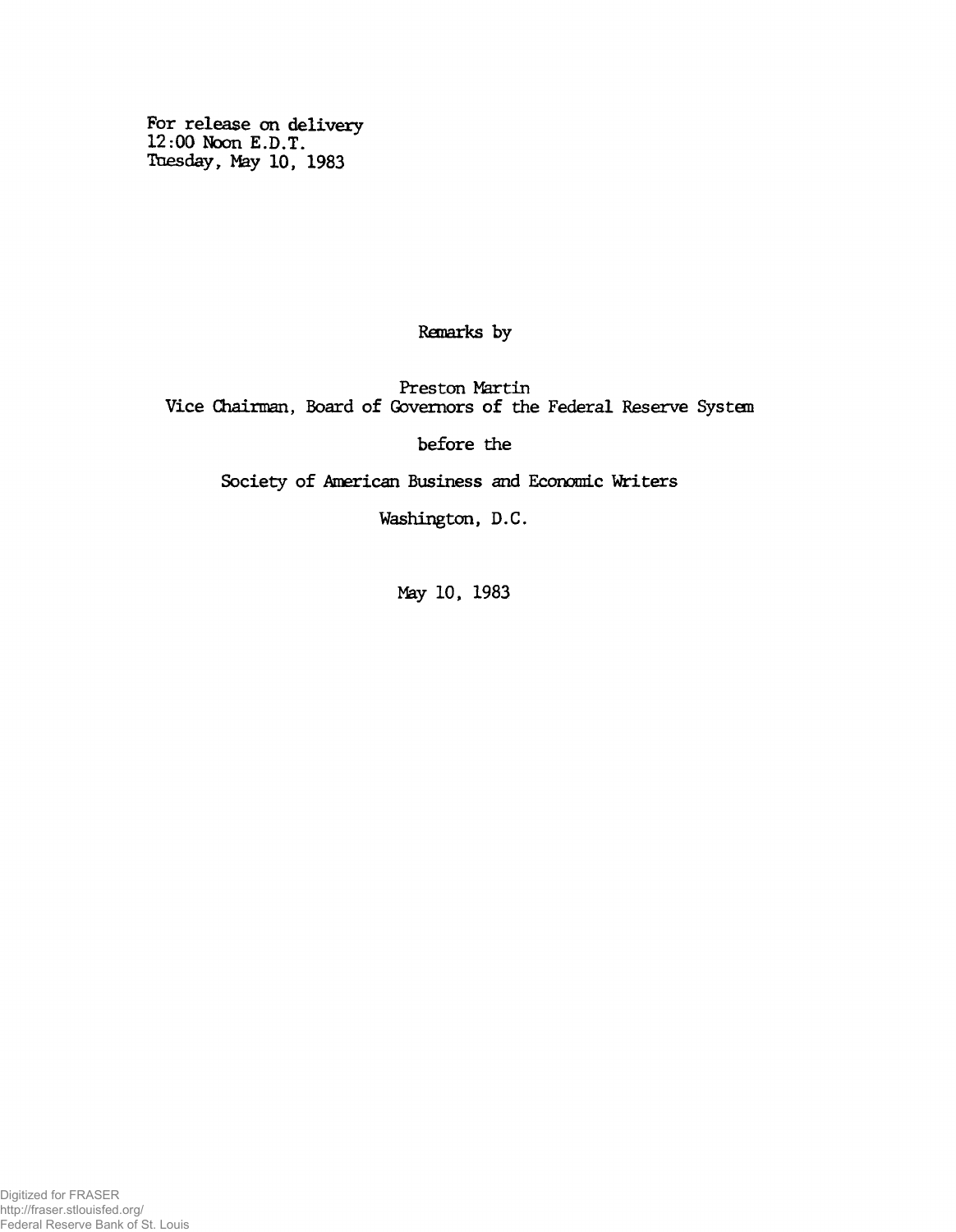**I am pleased to be here this afternoon as a guest of the Society of American Business and Economic Writers on the event of your 20th annual meeting. Think back with me twenty years to the 1964 period; recall the stability and predictability of economic growth, the credibility of fine tuning monetary and fiscal policies, and this nation's leadership in the global economy and polity. I lived in Rome that year, where my best received speech to Italian bankers was "The Secrets of American Productivity." At the Banca d 1Italia, Guido Carli was reminding his countrymen that Italia was no longer primarily an agricultural society!**

**The U.S. today differs more from 1964's than from 1983's European Community. Today there beckons a rare opportunity to achieve a measure of the stability and productivity we so took for granted twenty years ago. Most of us work in services, not manufacturing nor agriculture, and service employment has risen over the last 60 days by 200,000. We are continuing a long trend toward more business writers and computer programmers and less sheet metal workers.**

**Employment in services is enveloping manufacturing in the societal evolution that transformed farmhands into production line workers at an earlier stage. Our agriculture remains outstanding--the task today is to regain industrial excellence, to transform and extend manufacturing with computer software and robotics. Our position in the world economy will depend on such factors as our return to "serious" intellectual pursuits in education, upon techniques like**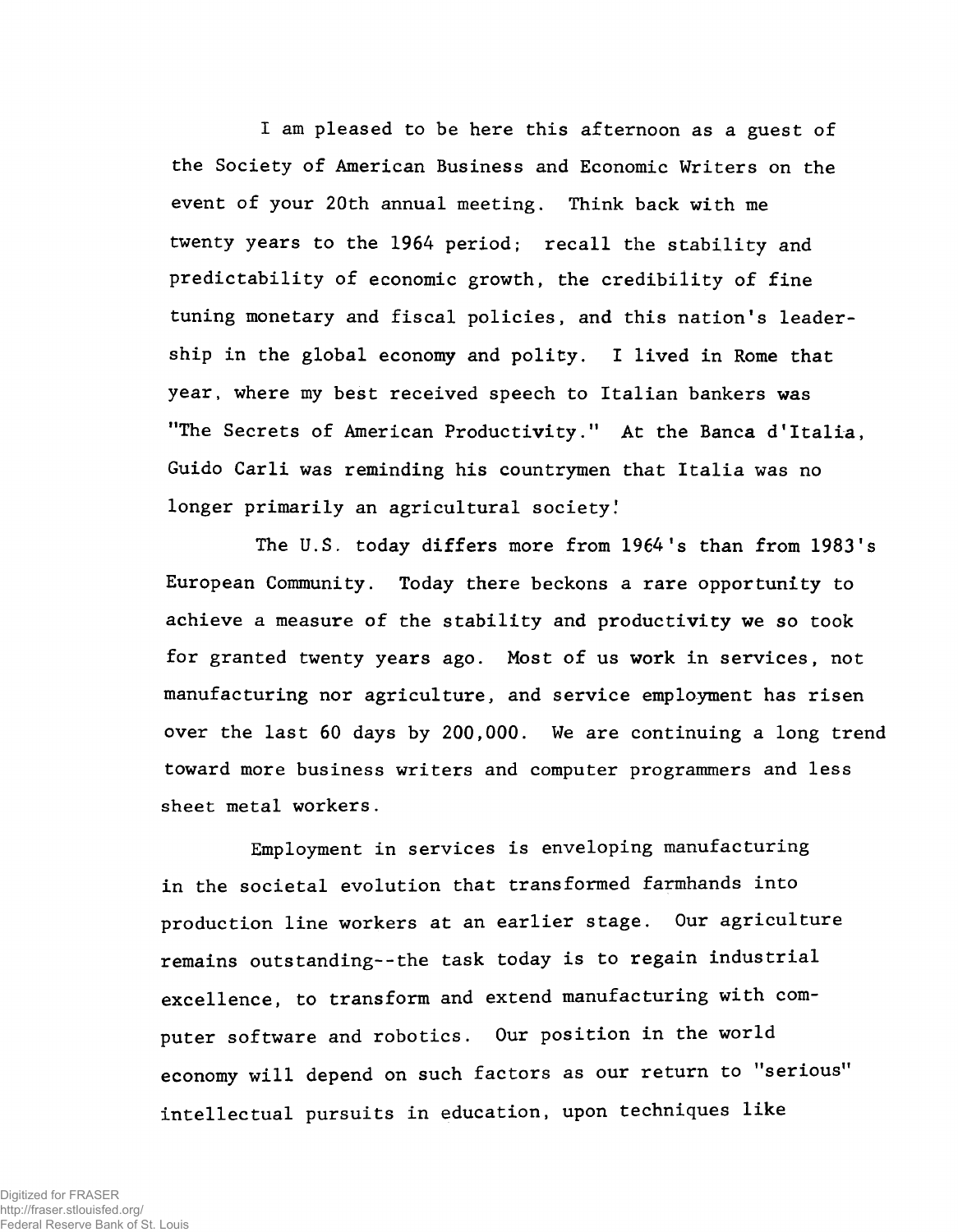**distributive informational processing, and upon organizing the production of goods and services in small, interactive work groups. Of course the attitudinal aspects loom large. Work satisfaction and thus motivation is still in part money motivated, that is "real" money wage or salary, and that is precisely where inflationary expectations enter the productivity equation. Less inflation affects the work ethic, discourages "buy now" and stimulates saving habits. "Buy later" may shift the demand curve for monies and liquid assets a little. Monetary policy's task becomes easier if velocities (turnover) of deposits and other liquid assets are more stable. Disinflation lowers the hurdle rate for business investment.**

**Certainly the recovery does not depend primarily upon structural adjustments in the labor markets. The familiar indicators are raising their hands. Demand in the labor markets seems to be firming as indicated by the rise in total employment and lengthening of the factory workweek in April. Last month's further trimming of inventories in the manufacturing sector combined with a 2.***5%* **increase in shipments, brought the inventory-to-sales ratio in that sector to near the pre-recession levels of early 1981, and should set the stage for further gains in production and employment.**

**Perhaps the most dramatic of these portents however is the increase in housing sector activity over the last several months. Housing starts in the first quarter were 347» above**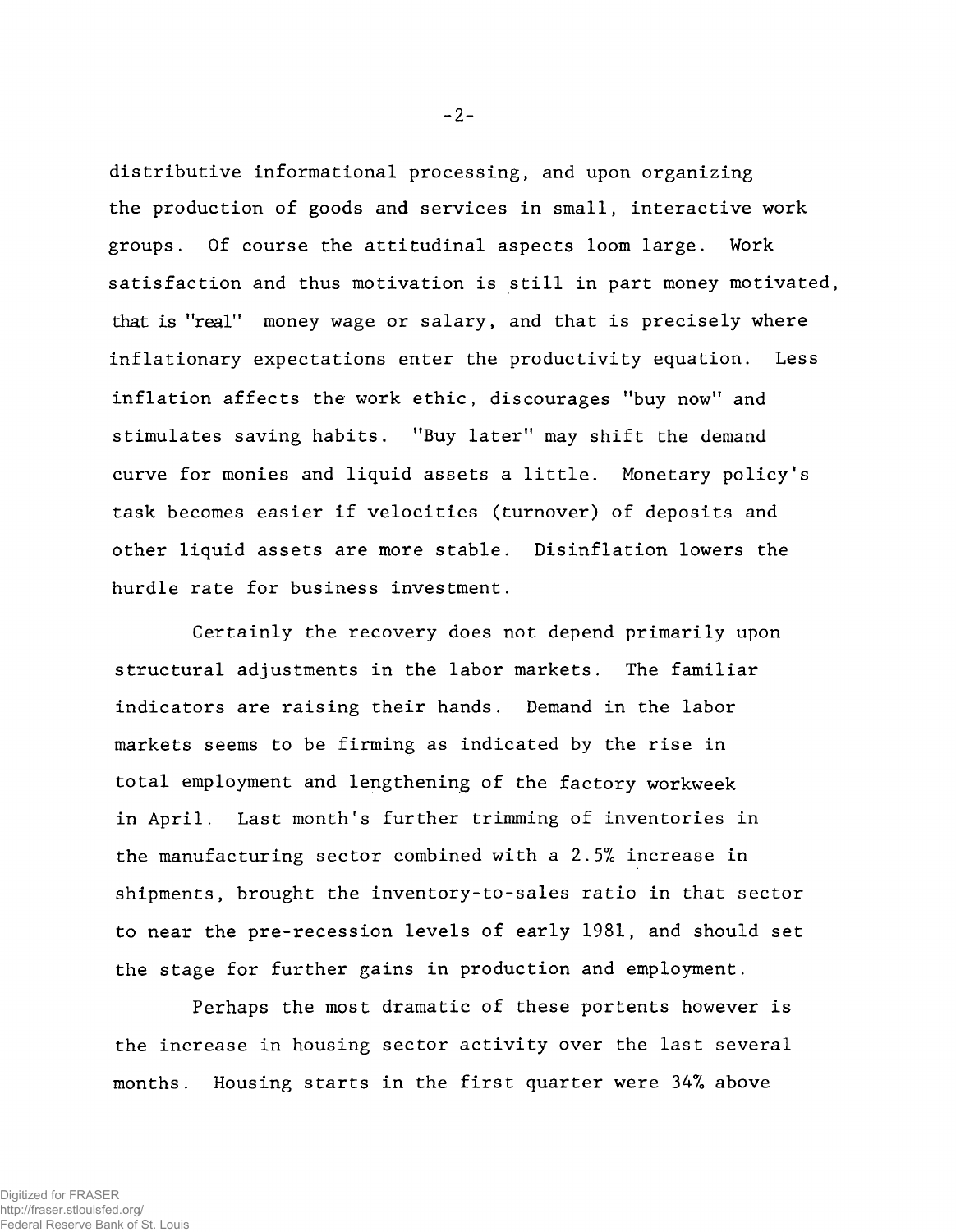**their fourth quarter 1982 level and the pace of new and existing home sales had surpassed a 3 million unit annual rate during the first three months of this year. Activity in this creditsensitive sector provides positive evidence of the effects that the moderation in interest rate levels and inflation expectations has had in recent months.**

**Climatologists have styled April as the cruelest month, alluding to its variability. Looking backward from this year^ end, economists are not likely to so characterize this month: April's data are decidedly stronger. Still there is the conundrum of federal megadeficits, so let us address them.**

**Many had hoped that major fiscal policy decisions would be in place by this time, decisions which would indicate lower spending and higher revenues than were postulated by the OMB and the Congressional Budget Office for 1985 and beyond. While those hopes have not yet been realized, note that the fiscal debate continues to be responsive to spending and revenue considerations which five years of massive deficits would entail: we are no longer content to plan year by year.**

**That is not to deny the major risk both in recovery for 1983 and in trend-to-1988 of the prospect of continued federal megadeficits over the next five years. As a practical matter, megadeficits create the potential, as the recovery picks up, for demands from institutional portfolio managers for continued high interest rates: high real rates which would impede prospects for a renaissance in jobs, in business investment, exports and in housing.**

**-3-**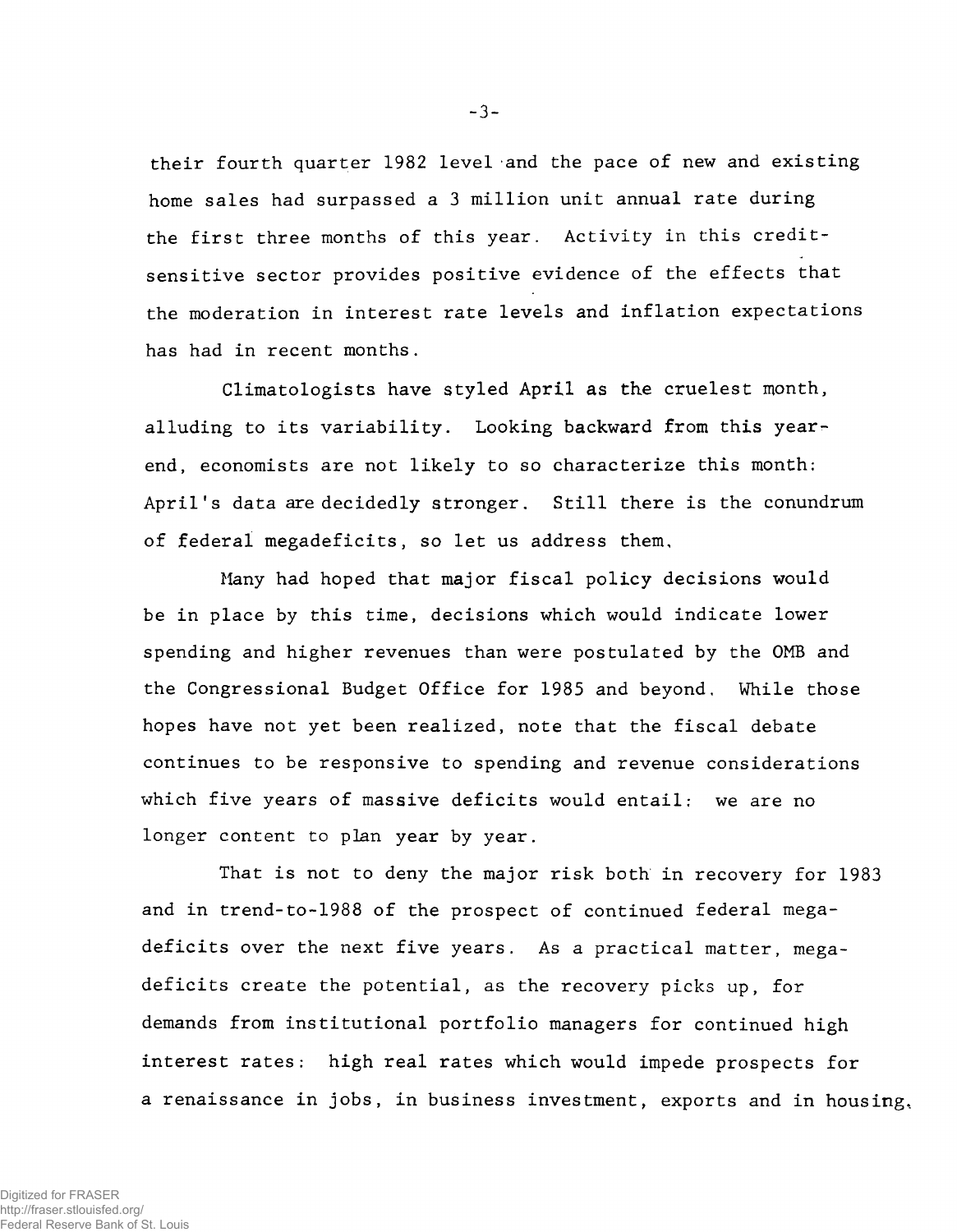**Outyear megadeficits tend to create doubts as to the prospects for the very success of economic policy--perhaps the capacity of economic policy--to contain inflationary pressures** over the long run. When doubts solidify, they constitute an un**settling influence on financial markets. Perhaps the greatest of all impediments to defeating inflation and a prime reason disinflation exacted such costs from our work force and our businesses, has been the deep skepticism of those in the marketplace that economic policymakers could and would keep up the fight.**

**Megadeficits have a further damaging effect: they distort international capital flows. Many weeks like the last one of funding \$15 billion for Treasury may in time bring upward pressure on interest ratés. Relatively high real rates in turn attract capital from abroad and may influence dollar exchange rates and eventually the competitiveness of our goods and services in foreign markets. To some extent a strong dollar contributes to the loss of jobs in export industries and a worsening of the trade deficit.**

**Though the continued movement to fiscal responsibility is needed in order to reinforce the progress of economic recovery, the prognosis is not all negative. Cynics were confounded by last year's election year tax increases. It is still too early to listen to counsels of despair: the 1984 fiscal year budgetary process is still in an early stage.**

**- 4 -**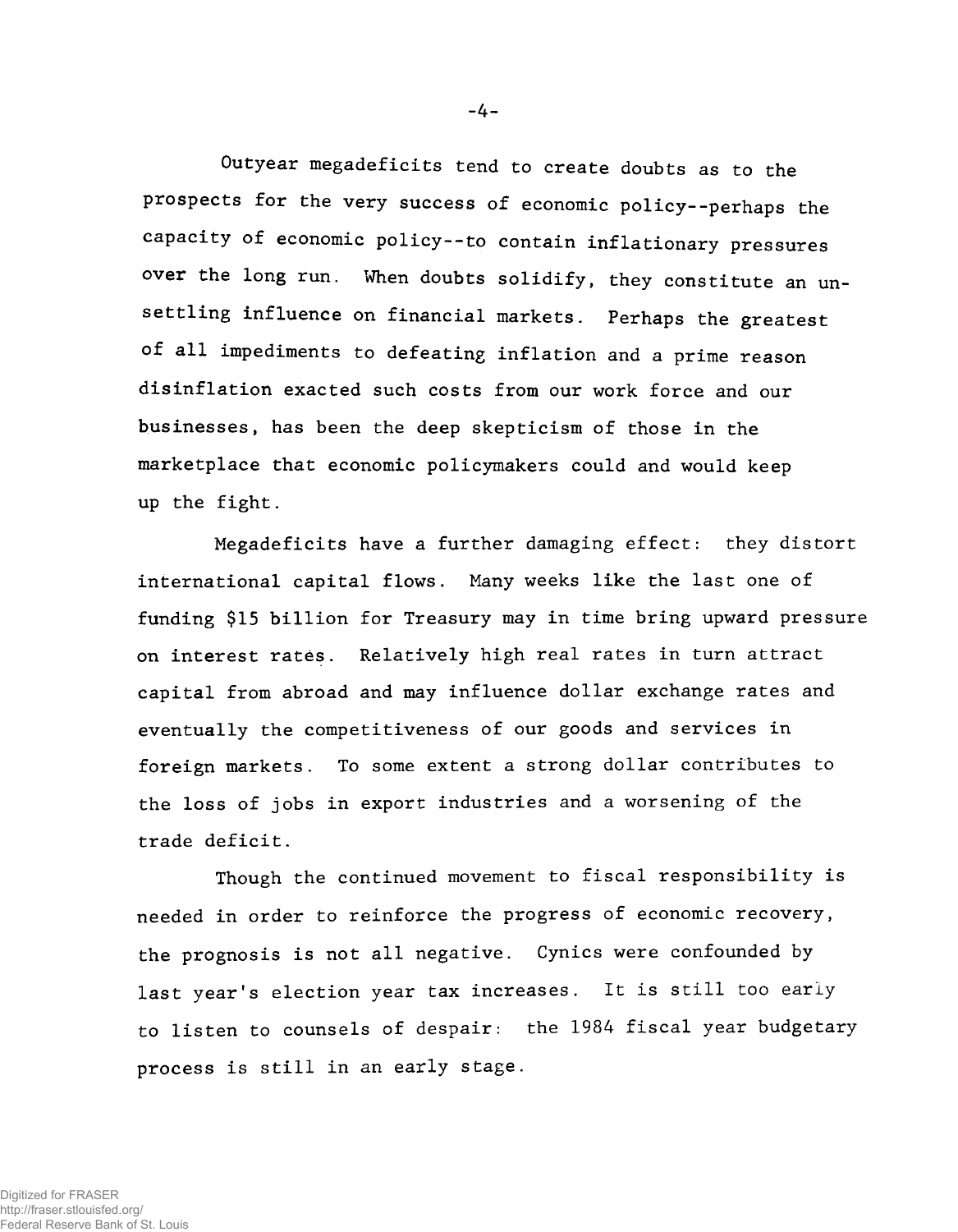**In spite of the presence of these real risks, there is room for substantial optimism about maintaining the progress against inflation and promoting a sustainable recovery. There has been an exceptional advance towards the restoration of price stability and, better, there exist indications that this progress can be sustained. Granted, fortuitous events in the energy markets have substantially assisted the price indicators. In this regard, I am reminded that supply surpluses are often succeeded by future scarcities. But this factor need not be entirely temporary. We have in place long-run energy economizers--smaller cars, energy-efficient furnaces and appliances, better insulated homes and offices -- and, in the context of a long-term success in curing inflation, basic cost trends- particularly wage increases--have moderated substantially. This is the stuff of a firm foundation for stable prices.**

**Another critical change favoring an environment of disinflation and growth comes from the improvement in productivity. This is an encouraging reversal of the trend over the last several years. Even at this stage of a recovery, the increases in productivity have been strong, indicating a potential for a very gradual trend of basic labor costs. Last year's productivity advances -- which first quarter data extends--is not only an indicator of downward pressure on costs. It is much more than that. It is only--repeat, only--from increased productivity that we can get a real and general increase in our standard of living.**

**- 5 -**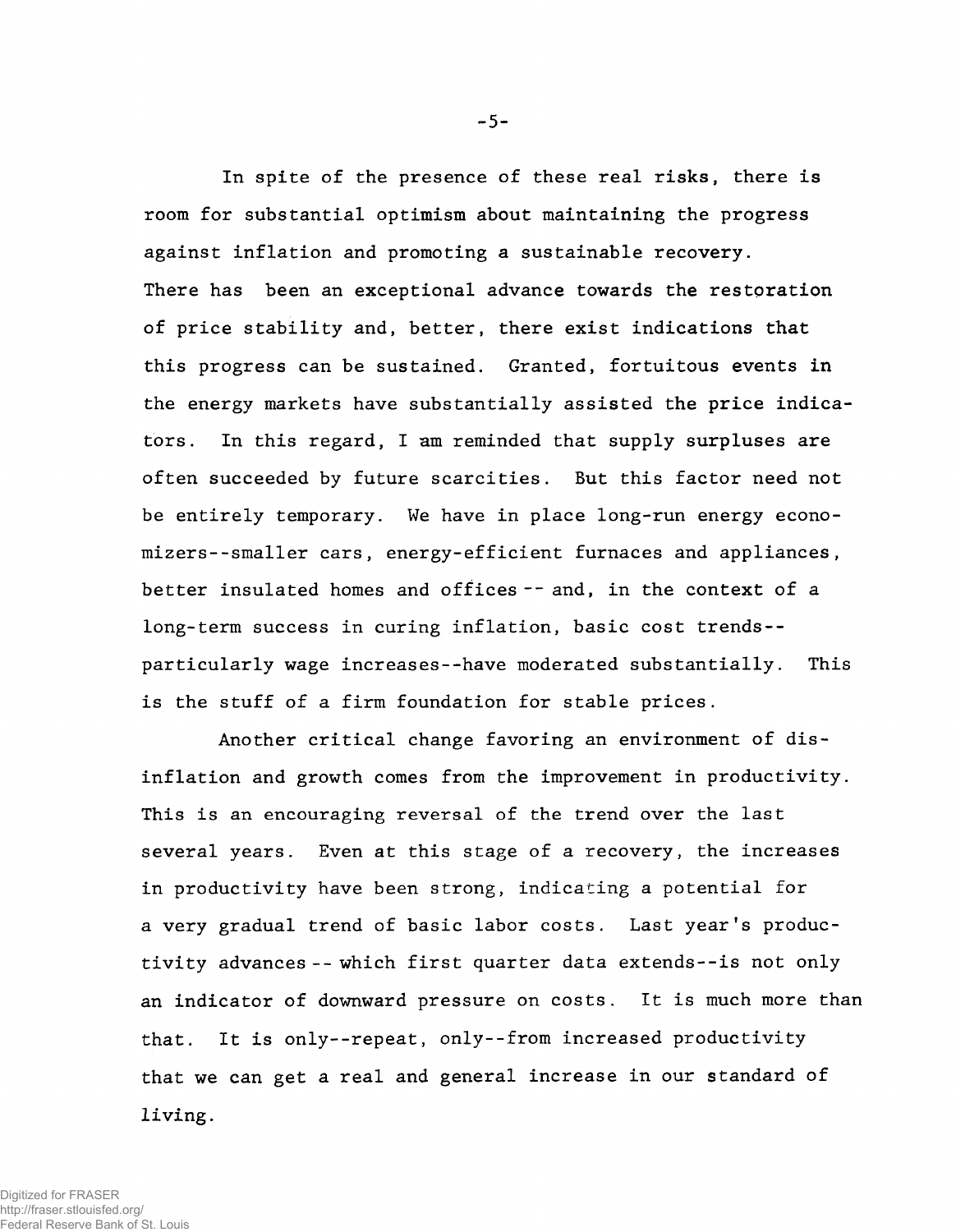**Monetary policy can contribute to a truly noninflationary economic recovery, sustainable over a multi-year period, not just a few quarters. Today, the opportunity before us is to continue breaking away from a cycle of accelerating inflation, depressed business investment, declining productivity and loss of international market share.**

**The early characteristics of this recovery do not indicate a need to alter the direction nor the objectives of monetary policy. I believe there is a new awareness of both the ubiquitousness of foreign competitors and the importance of jobs related to the export of goods and services. Management staffs are leaner, work rules are more flexible, and the computer revolution is reaching down into small work groups (just as you wrote might happen four or five years ago). Certainly the economy has recovered rather than rebounded in comparison with other early post WW II cycles, but that augurs well for disinflation and for level or declining interest rates for some period.**

**It is vital for the longer-run prospects of the economy that both inflation and the specter of inflation--inflationary expectations--should continue to abate. If this is to happen, we must achieve the continued support of both fiscal and monetary policy. It is the economic events that transpire in 1984 and 1985--as the recovery gains momentum--that will be of crucial importance in determining whether we have indeed achieved an environment that will foster sound economic growth.**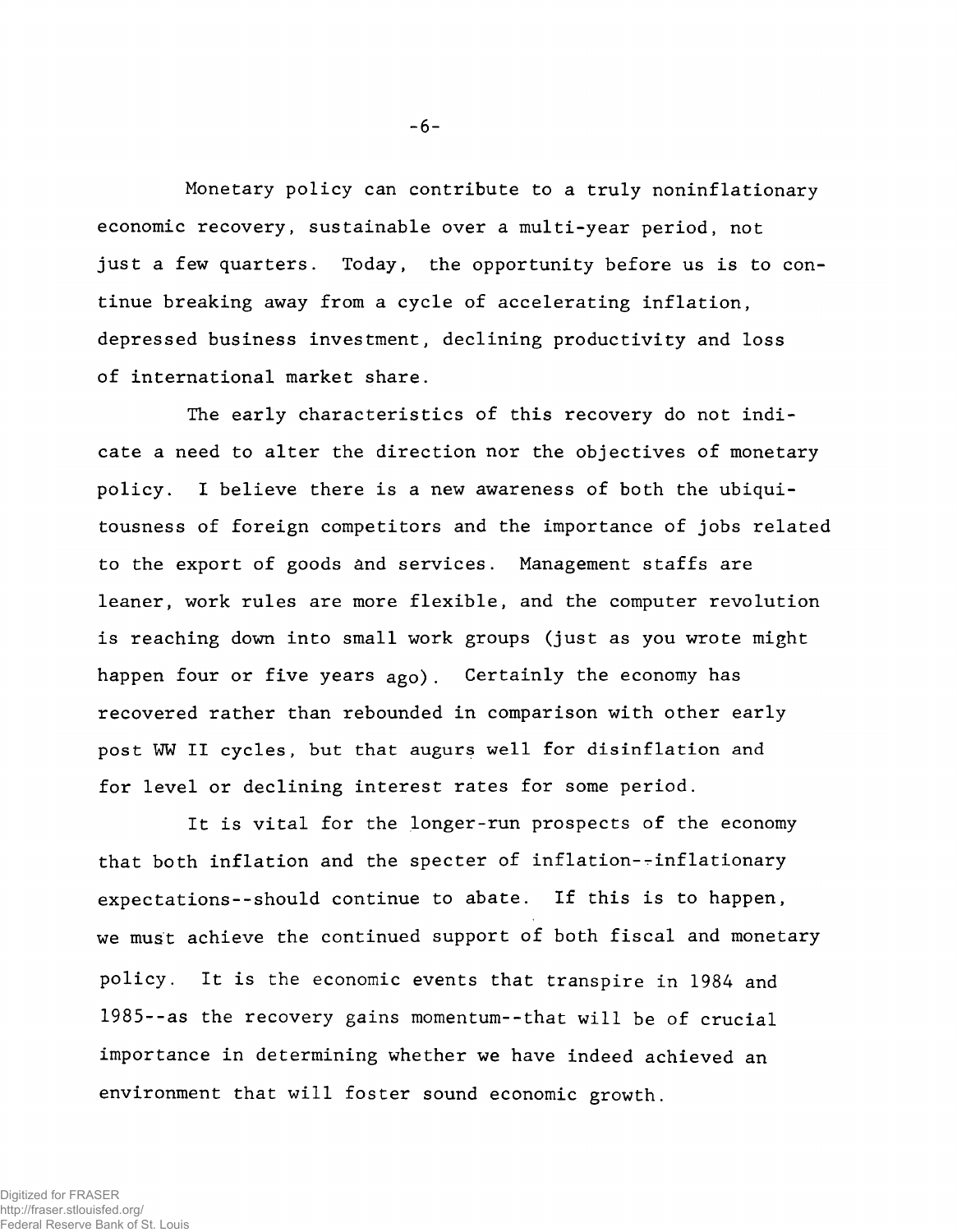**Thus it is important that the Federal Reserve continues to pursue long-term price stability. The current environment, however, is not one that lends itself to policy implementation simply by entering the data into a computer program and implementing the results. As commentators on the scene, you are best aware of the exogenous changes and disruptions to the financial markets and financial institutions brought about by recent technical, international and domestic economic events. As you know, the implementation of monetary policy is specifically through financial markets and institutions, affecting nominal aggregates. Events that impact the financial instruments, products and market structure influence our evaluation of the trends in the reserves and monetary aggregates and to me require perspective on the most doctrinal approaches to monetary policy.**

**A case in point is the atypical behavior of money velocities over the last year. The drop in money velocities has been attributed to a number of factors including the massive introduction of Ml and M2 based deposit instruments, shifts in international credit flows and an increase in the public's liquidity demands. This latter trend could prove to be, at least in part, a temporary phenomenon followed by some unwinding of the exceptional liquidity demands with the strengthening of**

**- 7 -**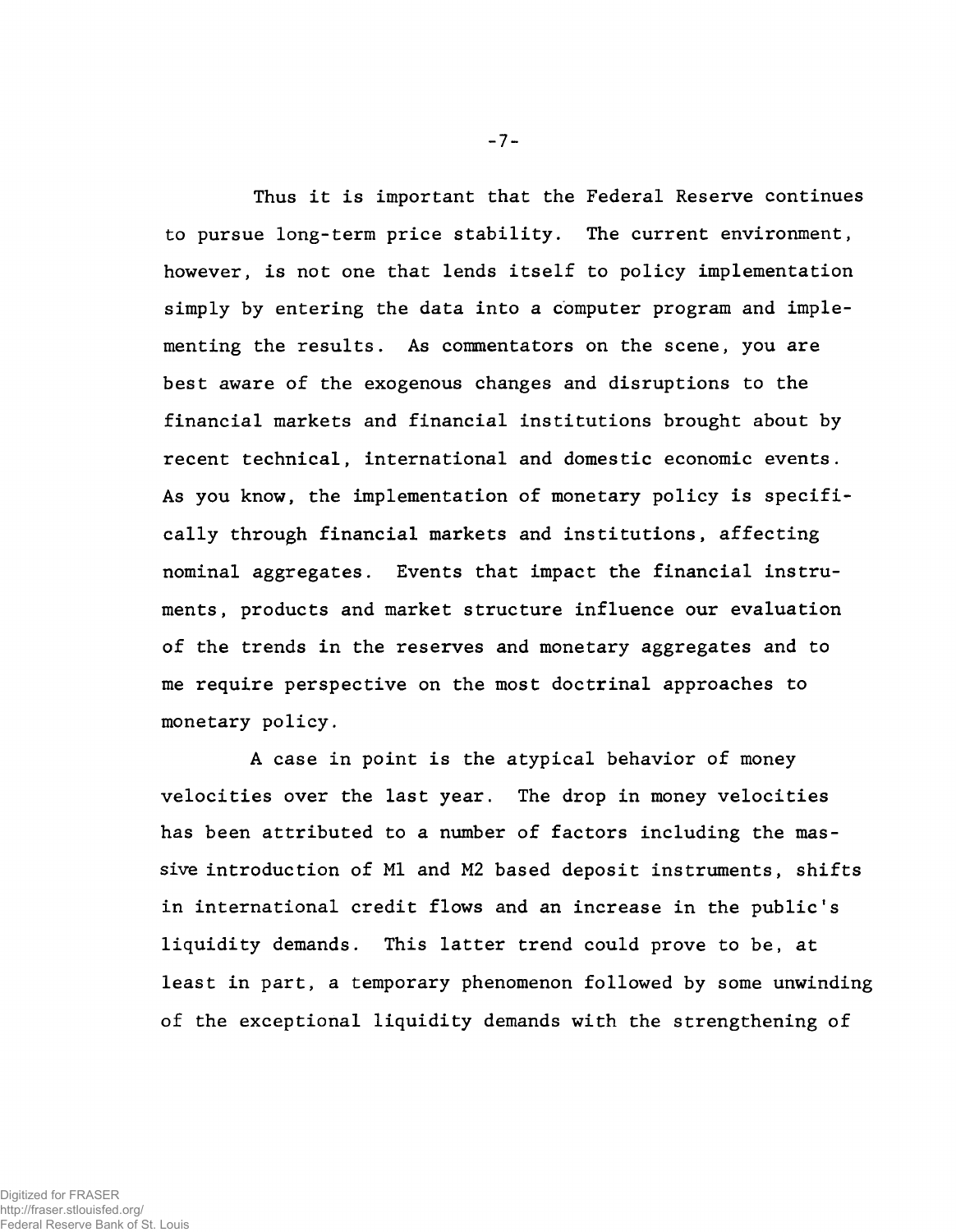**the economy. Some residual holding could be** a **function of lower interest rates and persisting unemployment. Nevertheless, money velocities in 1983 could follow a pattern different from past recoveries.**

**In addition to the changes occurring in financial markets, I believe that we will witness a recovery in 1983 that is substantially different from others in the post-war experience. I have mentioned fundamental shifts to service industry employment over thè last decades that have contributed to economic dislocation and distress. These shifts, still continuing and with far to go, will require a judgmental approach in interpreting the recovery, not an approach simply cued by the numbers from past recoveries.**

**The most recent movements in the growth of the monetary and credit aggregates have been a supportive indicator of our monetary policy goals. The most recently released data for the M3 and M2 aggregates show a deceleration of their growth from the exceptional levels experienced at the beginning of the first quarter. As you know, an associated range for the growth of total domestic nonfinancial debt in 1983 was estimated by the FOMC. The use of this aggregate is as an informational, rather than a target variable--its behavior is monitored to provide assistance in judging appropriate responses to developments in the other aggregates. Initial data indicates that growth in**

-8-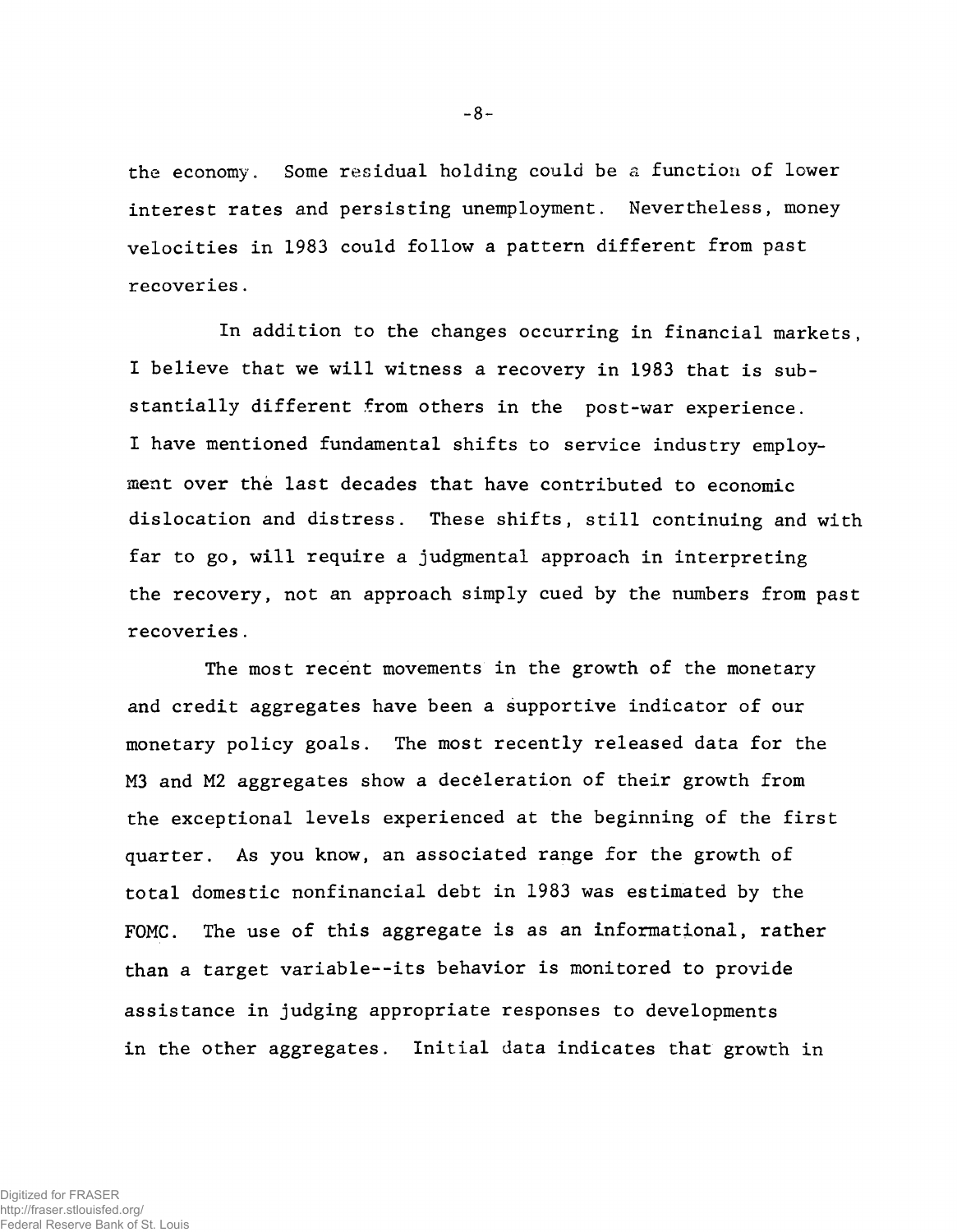**the domestic nonfinancial credit sector during the first quarter will be well within the estimated range, and in accordance with long-term projected trends.**

**Obviously, formulating generalizations from these few weeks is not feasible, especially when considered in light of the contribution that the above-mentioned factors have made** to the complexity of interpreting the performance of the aggre**gates . The FOMC will continue to utilize a high degree of judgment in evaluating the growth of money and credit and, for the time being, will continue to place substantial weight on the behavior of the broader aggregates in implementing monetary policy.**

**In summary, the economic outlook is more encouraging, though there exist weak spots in the recovery and indications are that the initial stages of that recovery will be less robust than in our previous post-war experience.**

**The chances that this recovery can be sustained over a period of time have been considerably enhanced by the exceptional progress made against inflation over the last year. However, there exists a prominent risk to solid growth in the current outlook for continued federal budget megadeficits over the next several years. This risk can manifest itself in the continued upward pressure on interest rates and dollar exchange rates, and if not addressed constructively, could create a serious problem in regards to the longer-run outlook for the economy.**